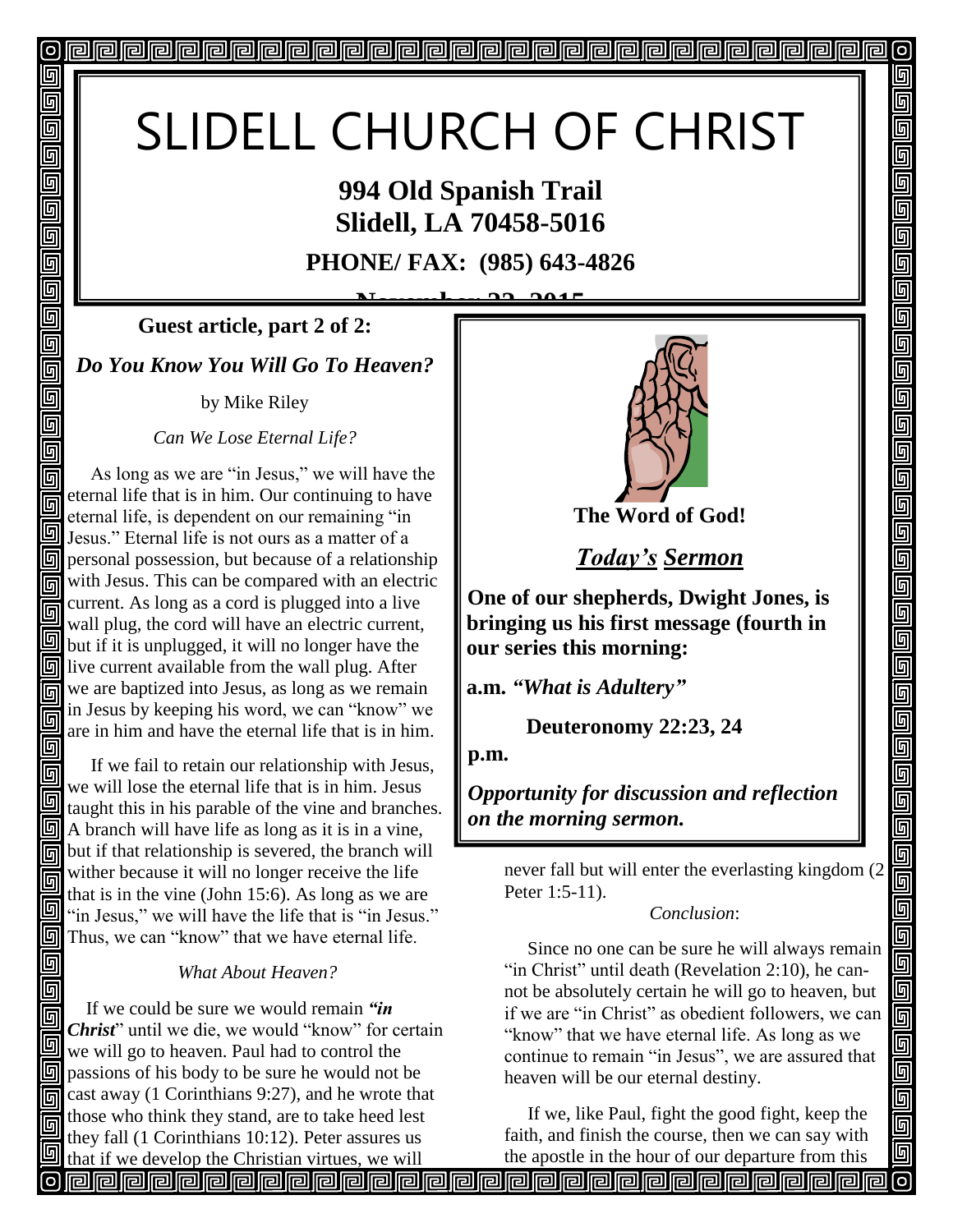### 

world to a new and better world, *"Henceforth, there is laid up for me the crown of righteousness, which the Lord, the righteous judge, will award to me on that Day"* (2 Timothy 4:8 ESV).

同

同

回

回 回

回

靣

回

回

回

回

回 回 回

同 回

回

回

回

回

回

回

回

~ ~ ~ ~ ~ ~ ~ ~ ~ ~ ~ Sermon Series Reminder!

Continuing our Sunday morning sermon series on discerning God's will as it pertains to matters of marriage, divorce and remarriage, one of our shepherds, Dwight Jones, is presenting his first message (fourth in our series) this morning. All three of our elders are planning on taking turns to preach most of the remaining sermons.

~ ~ ~ ~ ~ ~ ~ ~ ~ ~ ~ A Published Author in Our Midst!

 Our own **Anita Briant** has just published her own spiritual autobiography, under the pseudonym of the book's title, available at Amazon.com, etc.:



**I** "Louise" could not write her life journey without writing about her spiritual journey, which included 同 her errors, flaws, and sins. As a Christian, There is to the sum of the same of the delivered "Louise" had to write about how God delivered  $\boxed{9}$  her. In return, God gave "Louise" an amazing gift to share with every reader. "Louise" has been blessed with an amazing gift of seeing and 同 experiencing a small glimpse of what her soul 回 endured during very difficult times in her life.

回 Anita gave me advance sections of the book to 回 survey within the past year. I can tell you that it is definitely a good read; I am sure that many Christ- $\boxed{5}$  ians will identify with the struggles of personal

spiritual warfare and family life she chronicles. I hope you all get a chance to enjoy it! – Dan Schillinger

"*REMEMBER IN PRAYER*

~ ~ ~ ~ ~ ~ ~ ~ ~ ~ ~



## *&*

 $\sigma$ 回 回

可

回 回

呞

回

回

回

回

g<br>g

<u>alai</u>

00000

<u>gigja</u>

un<br>Die

900

 $\overline{\blacksquare}$ 

回

5

回 回

<u>| g| g|</u>

<u>s g g</u>

回

 $\bar{\overline{\mathsf{g}}}$ 

 $\overline{\mathbb{F}}$ 回

# " *ENCOURAGE"*

 **The victims of continuing Islamic terrorism around the world**

The family of **Clay Helms** - a former member here, who passed away recently at age 52.

 **Ed Murphy** - friend of Courtney's had an aortic valve replacement last Tuesday. He has been afflicted with a congestive heart condition.

 **Roger Waters** (Shirley Fowler's brother, of Granada, MS) – recently diagnosed with lung cancer. He has just begin his first chemotherapy sessions.

 **Tim Woods** (husband of Jesse Fowler's niece) - has colon cancer that has metastasized into his lungs. Doctors do not give him long to live.

 **Daniel Alderete -** former member here, has moved to his father's hometown of San Antonio, where he is hospitalized with two newly discovered malignant and inoperable brain tumors. Doctors give him no more than a year to live. You can communicate with Dan by friending him on Facebook, or by writing to him at his father's address:

> Daniel Alderete 3210 Rosette Dr San Antonio, TX 78247

 **NOTE**: It is necessary in correspondence to refer to him as "Daniel" instead of "Dan," since his father also goes by "Dan" at this address.

 **Robbie Miller** (friend of the Molins) - experiencing heart trouble on top of long-time kidney dialysis.

 **Dan Ledford** (a preacher of the church in Alabama) - diagnosed as having a brain tumor.

<u>papapapapapapapapapapapapapapapa</u>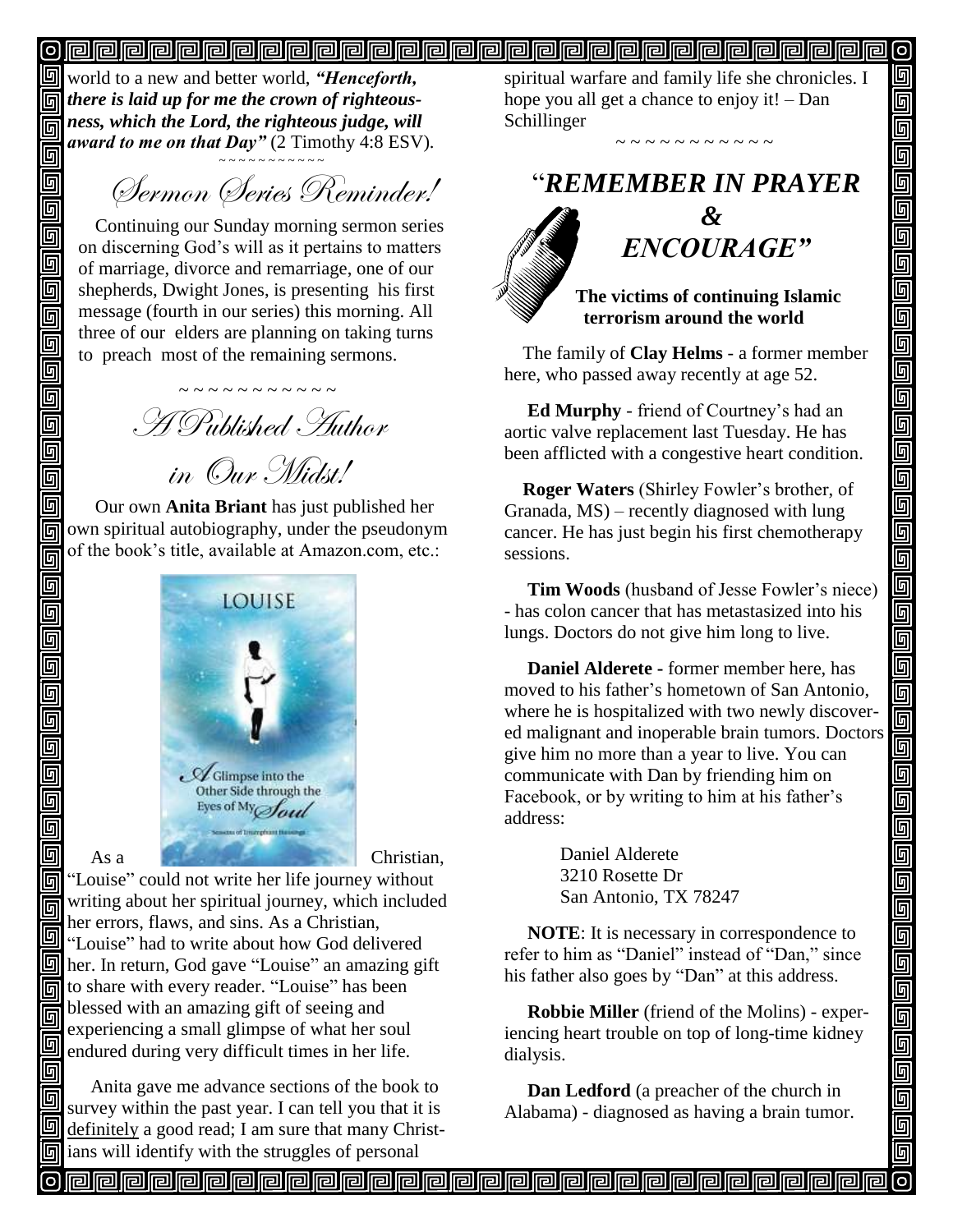#### <u>o popopopopopopopopopopopopopopopopop</u>  $\mathsf{[o]}$

同  **James Baker** (Schillingers' first-born grandchild) - admitted last Monday to Children's Behavioral Health Unit in New Orleans following several incidents of severe dysfunction at school **in** several increasing of several several in recent weeks.. He is undergoing a psychiatric  $\boxed{9}$  evaluation and learning coping skills for dealing with his classroom frustrations. His date of discharge from the program is still not definitely known. Pray for James' long-term stability and for  $\sum$  his family to be able to deal with the situation. 回

 The father-in-law of **Nancy Reece** (a member 回 at the Tammany Oaks church) - hospitalized in Iowa with dementia and other problems.

回 **Martha Swint** (a member at the Tammany  $\Box$  Oaks church) – age 82, suffered a recent heart  $\overline{\mathbb{S}}$  attack.

回  **Kimberley Carter** - diagnosed with Epstein-Barr syndrome (mononucleosis). 回

 **Larry Covington** (co-worker of Dorsie's) - 阃 hospitalized in an ICU in Jackson, MS with **b** breathing difficulties and low oxygen.

5 **The family of Kathleen Nassar** (a friend of Sarah Schillinger Ridner) - recently found deceased in her home in Tullahoma, TN.

回 **Paul Moragne** - recovering from gall bladder removal surgery last week in Bogalusa. 回

 **Rose Acker** - is experiencing periodic brief 同 hospitalizations for congestive heart fluid  $\overline{\mathbb{F}}$  retention

同  **Ronald Molina** (Gerald's brother, in E. Tennessee) - receiving radiation treatments for prostate cancer.

回  **Roger Whitley** (in-law of the Moragnes) suffering from emphysema in North Carolina.

回  **Angel Mangus** (of Houston, TX, niece of Carl 回 Mangus) - afflicted with inoperable stage 4 brain  $\Box$  cancer.

回 **Jase Roig** (premature infant son of Colton Roig) - pray for God's healing hand to be upon  $\mathbb{F}$  through his long-term health problems of an arachnoid cyst in his brain, and cardiac openings that have not yet healed. 同

回

 **Jessica Jackson** (daughter of a friend of George Roig) - age 26, suffering chronic headaches and depression which have only recently begun.

回 回

<u>ololo (a</u>

اواواواواواواواواواواواواواوا

画 回

<u>Fi</u>

da<br>Di

回

 $\overline{\mathsf{G}}$  $\overline{\mathsf{G}}$ 回

画

90000

画画

 $\overline{\mathsf{G}}$ 

靣

 **Marie Peterson** - recovering at home from recent surgery.

 **Tod Grabert -** recovering at home in Lafourche Parish from recent serious back surgery.

 **Mildred Tymkiw** - continuing her recovery at her daughter's home here in Slidell. Calls are very much appreciated, but not visits please at this time.

 **Jerry Kimbrough** (former member here, now at the church of Christ at S. Baton Rouge) - diagnosed with cancer in his eye, and will be undergoing chemotherapy soon. Î

 **Shirley Ervin** - thanksgiving that she is healing following recent neck surgery and is striving now to return to normal activity levels.

 **Stephanie Smith** (sister of Kevin Cox) - needs surgery for her right shoulder, but a calcium deficiency won't permit this now.

**Zach Steele** - suffering now from abnormal cells in his blood called myelodysplastic  $\boxed{ \boxed{ } }$ syndrome (MDS). It is what can be called a "second cancer." It's not cancer, but can be, and in his case is a result/side effect of previous treatments for cancer.

Zach will be having chemo and selective radiation treatments periodically for the foreseeable future.

**Rosa Nuñez** (good friend of the Vargas family) - having serious painful health problems.

**Jessica Fowler** (Jesse and Shirley's granddaughter, a resident of Lockport, LA**) -** facing severe personal problems.

**Terri Jones** - pray that she'll come to feel better through her negative phases in her Epstein-Barr disorder.

**Dale Epperley** - awaiting a new prosthesis that will relieve the pain and inflammation in his leg.

<u>o popopopopopopopopopopopopopopopopop</u>